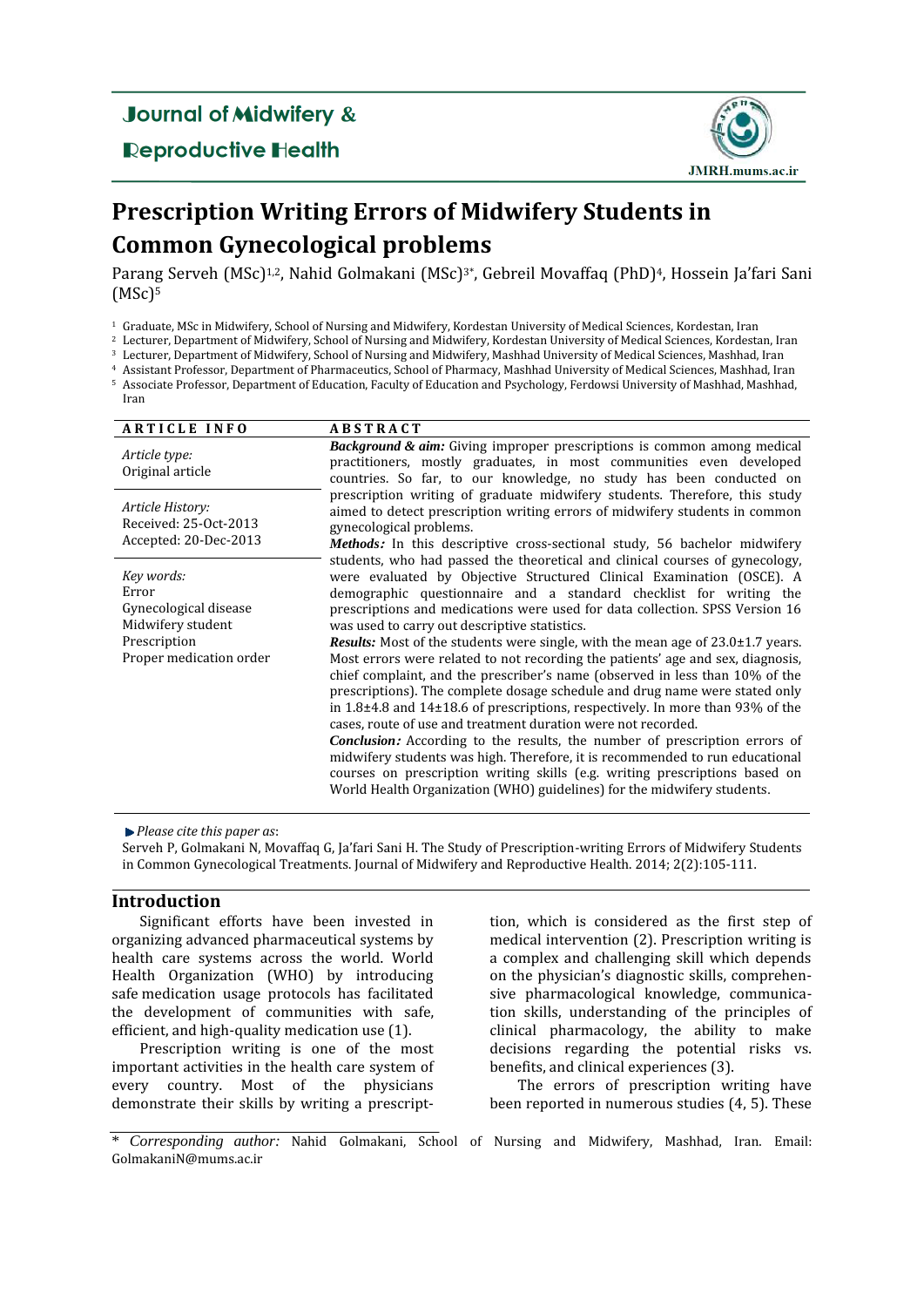errors include over- and under-prescription (prescription more or less than the effective amount), polypharmacy, and improper prescription writing. WHO studies indicate that immethodical prescription writing and drug administration are common worldwide (6, 7).

Rational prescription writing means prescribing the most effective and proper medications (in terms of dosage, frequency, duration of therapy, availability, and pricing) for a disease regarding the patient's characteristics (8, 9). Prolonging or intensifying the disease, incomplete and ineffective treatment (10, 11), psychological damage (10-13), patient's dissatisfaction, terminating physician-patient relationship (13), causing drug interactions and toxicity (8), diminishing pharmaceutical resources, increasing expenditure, and creating misconceptions in the general public are among the disadvantages of improper prescription writing (6).

Studies conducted in different world regions indicated lack of competence in prescription-writing skills of recently graduated medical students and medical students in general (14-17). In a study carried out in the UK, more than 80% of medical graduates failed the prescription-writing test (18), and pharmaceutical errors were common among them (3, 16, 17, 19). In the mentioned study, the errors were multi-factorial and insufficient pharmaceutical knowledge (a combination of scientific and clinical knowledge) and inadequate previous education were the most important causes (3, 20, 21). In a British study, the number of medication errors during a week was 135, of which 25% induced high risks for the patients, and 89% of the errors were made by the recently graduated students (22).

According to the act of supreme council of Iranian Medical Association and The Ministry of Health and Medical Education, midwives, as health care providers, should provide reproductive health care services for patients of all ages, females, families, and communities.

Midwives can provide various medical services including: maternal screening before/during pregnancy and before/after marriage; screening for breast diseases and common gynecologic malignancies; treatment of female genitourinary infections, menstrual

disorders, and mastitis; and prescribing proper medications (23).

So far, in Iran, no study has been conducted for the evaluation of midwifery students in different programs (at associate, baccalaureate, and master's degree levels). Therefore, this study aimed to study the prescription-writing errors of midwifery students of Mashhad University of Medical Sciences, School of Nursing and Midwifery, in 2010.

#### **Materials and Methods**

In the present descriptive cross-sectional study, 56 senior students (continuous and discontinuous BSc students) of midwifery were selected.

The students who met the following criteria were included in the study: 1) Iranian nationality, 2) a student of midwifery in The Faculty of Nursing & Midwifery of Mashhad, 3) having passed the theoretical and clinical units of obstetrics (units 1&2) and theoretical and clinical units of gynecology, and 4) willingness to participate in the study.

The exclusion criteria were as follows: 1) a guest student, 2) previous clinical experiences, 3) employed in the midwifery units of clinical centers, 4) previous training on prescription writing before participation in the study, and 5) overstressed or experiencing a terrible event in the last six months prior to the study.

The senior students of midwifery were evaluated by objective structured clinical examination (OSCE). This test covers three common diseases: candida vaginitis, abnormal bleeding control, and pelvic inflammatory disease.

In term of OSCE evaluation, stations 1, 2 and 3 were set up similarly, in a way that students were first given the patients' illness description, and then were asked to order a prescription suitable for each case. In each station, 94, 96, and 123 scores were obtained, respectively.

The prescriptions were analyzed using a checklist containing two sections of prescription standard structure and medication order. The standard structure section included demographic/personal data of the patients (name, age, and sex) and the structure of prescription writing, i.e., writing the patient's chief complaint (CC), diagnosis (Dx), symbol (Rx), number of the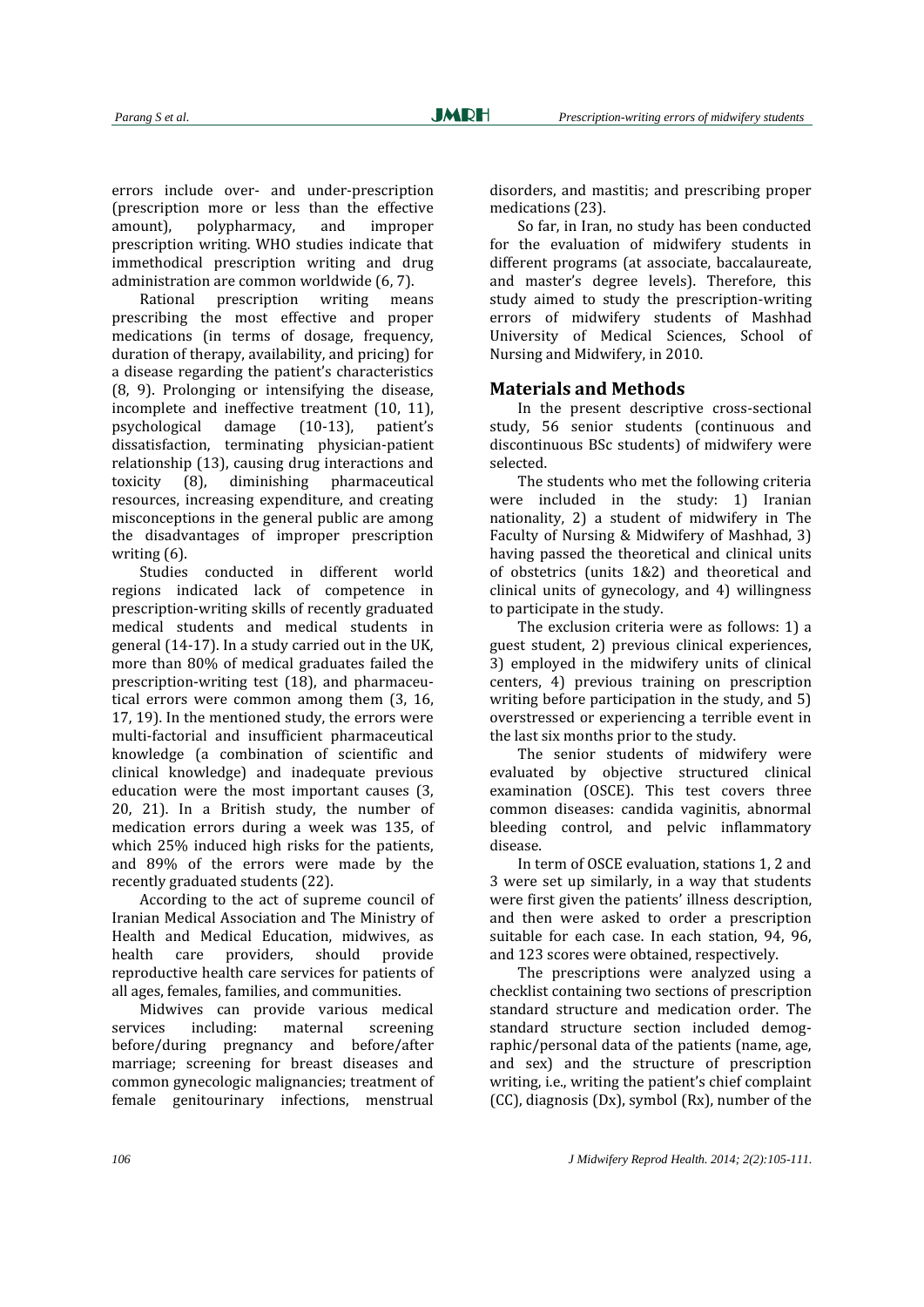#### **JMDH**

| Standard structural components of prescriptions |                         | Results          |
|-------------------------------------------------|-------------------------|------------------|
|                                                 |                         | Mean $\pm$ SD    |
|                                                 | Patient's name          | $36.3 \pm 43.2$  |
| Demographic data of patients                    | Age                     | $2.9 \pm 14.6$   |
|                                                 | Sex                     | $1.8 \pm 7.6$    |
|                                                 | Total                   | $20.5 \pm 25.2$  |
|                                                 | Date of prescription    | $34.5 \pm 41.7$  |
|                                                 | Chief complaint (CC)    | $7.7 \pm 25.4$   |
|                                                 | Diagnosis(DX)           | $3.0 \pm 16.0$   |
|                                                 | Writing (RX) symbol     | $33.33 \pm 41.1$ |
|                                                 | Writing (N)             | $81.5 \pm 27.6$  |
|                                                 | Prescriber's signature  | $28.0 \pm 38.5$  |
| Total structure of prescriptions                | Prescriber's name       | $7.7 \pm 21.0$   |
|                                                 | Lack of cross-outs      | $53.0 \pm 30.3$  |
|                                                 | Legible handwriting $1$ | $68.2 \pm 27.7$  |
|                                                 | Numbering               | $79.8 \pm 27.2$  |
|                                                 | Generic name            | $100 \pm 0$      |
|                                                 | Total                   | $41.2 \pm 13.4$  |
| Standard structure of prescriptions             |                         | $36.6 \pm 13.0$  |

**Table 1.** Mean and standard deviation of standard structural components of prescriptions

 $\frac{1}{1}$  being readable and identifiable by the investigator

**Table 2.** Mean and standard deviation of medication order components

| Medication order                      | Mean±SD         |  |
|---------------------------------------|-----------------|--|
| Full name of the drug                 | $14.0 \pm 18.6$ |  |
| Correct spelling of the drug name     | $26.5 \pm 21.0$ |  |
| Correct medication prescription       | $23.3 \pm 53.8$ |  |
| Strength of the medication            | $40.3 \pm 22.6$ |  |
| Dosage form                           | $42.6 \pm 21.2$ |  |
| The number or dose of the medications | $20.1 \pm 17.0$ |  |
| Complete written instructions         | $1.8 \pm 4.8$   |  |
| Total of medication orders            | $28.4 \pm 16.5$ |  |

drugs (N), prescriber's signature and name, date of prescription, numbering the prescribed drugs (in English), use of generic drugs, and legible prescriptions without cross-outs. The medication order section contained subscales including: the full name of the drug, correct spelling, prescription of proper medications, along with the dosage form, strength, quantity, and proper written instructions for the patients.

This checklist was prepared based on the standard structure of prescriptions introduced by WHO. To determine the validity of demographic data and also to evaluate the registered records, the "content validity" method was implemented which was revised and amended by ten tutors of Mashhad Faculty of Nursing & Midwifery. The internal consistency reliability of OSCE test was assessed by using Cronbach's alpha test  $(\alpha = 0.806)$ . Demographic and checklist data (by conversion to the basis of one hundred) were analyzed using descriptive analysis.

#### **Results**

Most of the students were single (64.3% and 23.9% were single and married, respectively), within the age range of 21-28 years (mean=23.0±1.7 years). Of all participants, 69.6% and 30.4% were studying in 4- and 2 year programs, respectively. In addition, the grade point average (GPA) of clinical gynecology course (1) was sixteen.

According to the results, demographic data (including age and sex) were included in less than 3% of the prescriptions; patient's name was recorded more frequently in comparison with other components (36.3%). All the prescribed drugs were generic and almost half of the prescriptions showed cross-outs. Chief complaint, diagnosis, and prescriber's name were recorded in less than 9% of the prescriptions. Overall, 20.5%, 41.2%, and 36.6% of the demographic data, the prescription structure, and the total standard structure of the prescriptions were recorded, respectively (Table 1).

Regarding the medication order, drug strength and dosage form were most frequently included in the prescriptions. The rest of the components were stated in less than 27% of the prescriptions. The minimum and maximum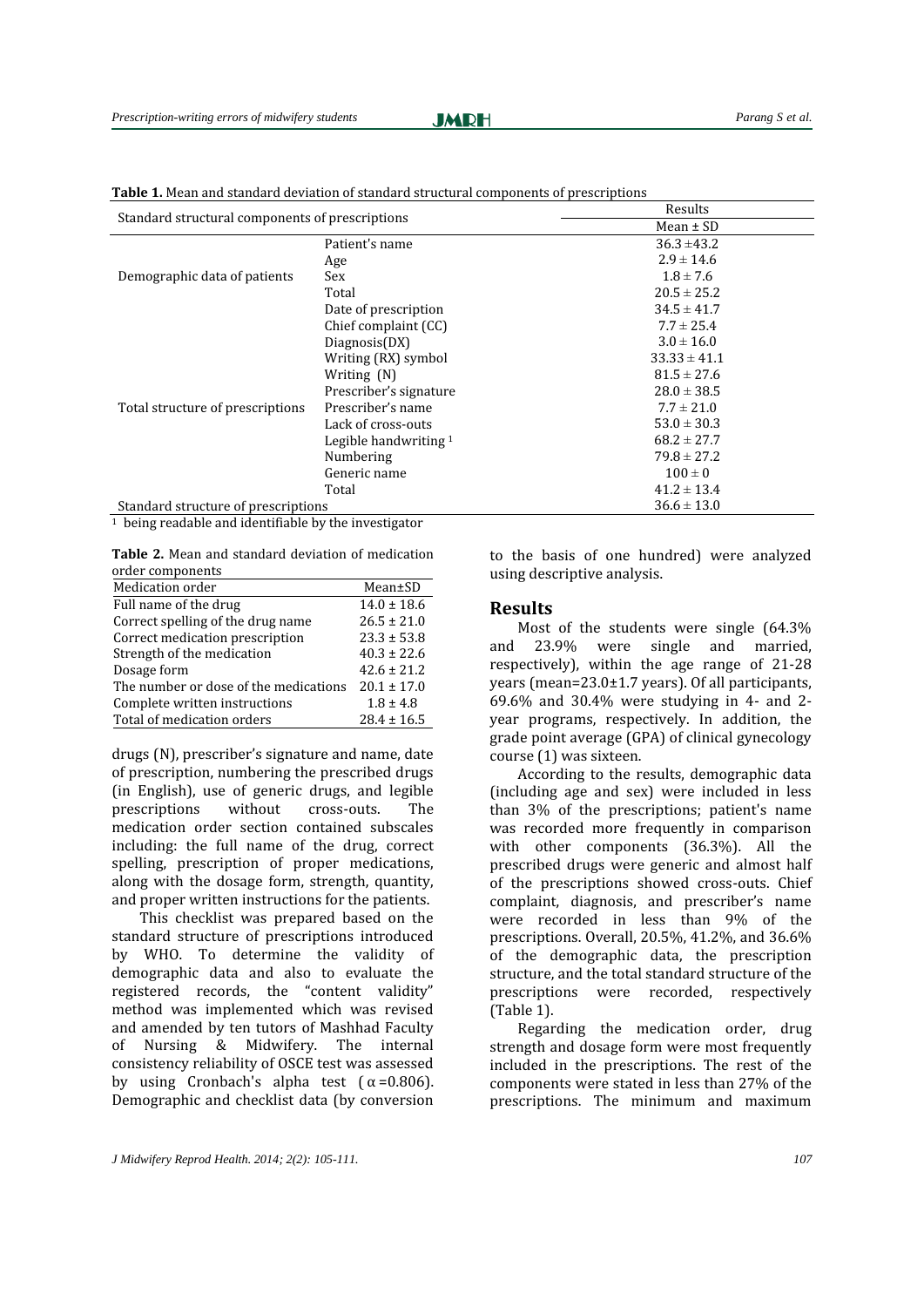| Tuble of Plean and Standard deviation of the components of written mstraetions for each condition |                                                       |                 |                   |                 |  |  |  |
|---------------------------------------------------------------------------------------------------|-------------------------------------------------------|-----------------|-------------------|-----------------|--|--|--|
| Medication written                                                                                | Pelvic inflammatory disease Abnormal bleeding control |                 | Candida vaginitis | Total           |  |  |  |
| instructions                                                                                      | Mean $\pm$ SD                                         | Mean $\pm$ SD   | Mean $\pm$ SD     | Mean $\pm$ SD   |  |  |  |
| Quantity                                                                                          | $41.29 \pm 7.3$                                       | $16.0 \pm 23.6$ | $5.7 + 49.9$      | $35.7 \pm 22.3$ |  |  |  |
| Frequency                                                                                         | $55.3 \pm 37.7$                                       | $13.4 \pm 22.3$ | $29.5 \pm 29.8$   | $32.7 \pm 19.6$ |  |  |  |
| Usage conditions                                                                                  | $26.8 \pm 27.3$                                       | $0.89 \pm 6.7$  | $14.3 \pm 35.3$   | $16.0 \pm 15.2$ |  |  |  |
| Route of administration                                                                           | $8.9 \pm 16.2$                                        | $1.8 + 9.4$     | $18.7 \pm 31.0$   | $6.4 \pm 10.4$  |  |  |  |
| Duration of therapy                                                                               | $7.1 \pm 22.2$                                        | $2.7 \pm 11.4$  | $9.8 \pm 20.0$    | $6.5 \pm 10.4$  |  |  |  |
| Total                                                                                             | $60.6 \pm 17.4$                                       | $7.0 \pm 10.8$  | $25.9 \pm 21.8$   | $31.1 \pm 12.0$ |  |  |  |
|                                                                                                   |                                                       |                 |                   |                 |  |  |  |

**Table 3.** Mean and standard deviation of the components of written instructions for each condition

The maximum and minimum scores of OSCE test were 0 and 313, respectively.

scores were related to writing the complete instruction to the patients (1.8%) and the full name of the drug (14%), respectively. The total score of appropriate medication orders was 28.4% (Table 2).

The least considered component in most of the prescriptions was the route and duration of therapy (less than 6.5%). The other components were stated in less than 36% of the prescriptions. The maximum and minimum components considered in candida vaginitis, abnormal bleeding control, and pelvic inflammatory disease, were quantity and duration, quantity and condition, and frequency and duration, respectively. The best and worse medication orders were allocated to pelvic inflammatory disease (60.6%) and abnormal bleeding control (less than 7%) (Table 3).

#### **Discussion**

Prescription writing is a skill used by clinical practitioners to achieve therapeutic goals. Therefore, prescriptions should be clearly written and have no deletions, integration errors, and non-standard/non-official abbreviations. They should also be in agreement with the ethical considerations of prescription writing (4).

In this study, the subjects obtained less than 35% of the scores of standard prescriptionwriting components (except for legibility, lack of cross-outs, writing N, numbering, and prescribing by generic drug names). On the other hand, Ranial et al. reported that most medical students of Nepal Medical and Dentistry School were able to obtain more than 60% of the scores of standard structural components (14).

Motamed's study (2006) showed that crossouts and legibility were observed in 76.9% and 90% of prescriptions, respectively (compared with 53% and 68.2% in the present study, respectively) (10). In Nobel Medical Teaching Hospital in Nepal, Ansari (2009) found no errors regarding the age and sex of the patients (24); however, in the present study, they were recorded in less than 3% of the prescriptions.

In Motamed's study, data gathered during patients' visits were included in 61.5% of the prescriptions, and 75.5% of them had the prescriber's signature (2); however, in the present study, both components were less frequently considered compared with the mentioned study (36.5% and 28%, respectively).

Regarding the extensive educational content of the courses of pharmacology and gynecological diseases, and the limited time of the clinical course of gynecological diseases, the focus of education is on pharmaceutical knowledge, indications, contraindications, side effects, signs and symptoms, and diagnosis; on the other hand, less time is allocated to the principles of pharmaceutical treatments. The presence of different students (residents, and medical and midwifery students) in gynecological clinics, lack of prescription writing by midwifery students as independent prescribers, students' lack of experience in clinical settings, and finally ignoring the standard components of prescription structure result in improper prescription writing by the students.

Prescription is a challenge for graduated midwives; therefore, a separate course/unit for teaching the principles of prescription writing is necessary. As it was demonstrated by Navabi Rigi (2011), holding prescription-writing training workshops for midwifery students results in the improvement of students' ability in prescription writing; it also increases the efficiency and satisfaction of graduated students, employed in midwifery clinics (25).

In this study, all prescribed medications had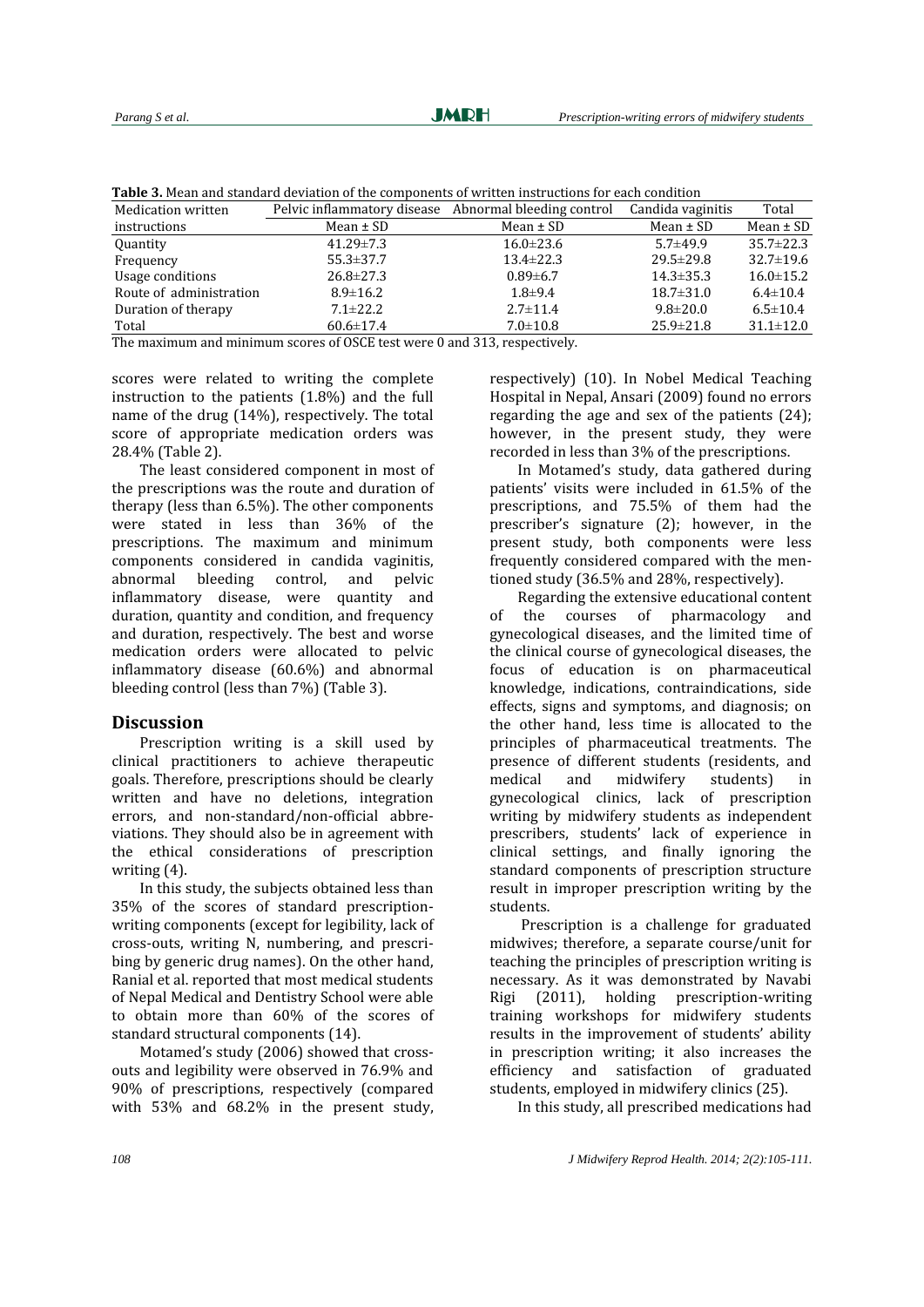generic names, which was a positive point in the prescription writing of the students; writing generic names is more economic, and facilitates access to medications and pharmaceutical distribution (16). However, in Oshikoya's study (2007), only 48.39% of the medications were prescribed by their generic names (16).

Every prescription is a legal document, in which considering all medication characteristics is necessary; therefore, error-free spelling of the full name of drugs, legibility, dosage form, strength, quantity, and proper instructions are of high significance (26-28).

In the present study, the least considered component was writing complete instructions for the patients (1.8%). Perhaps, this is due to the prescribers' lack of attention to patients' role in the treatment or patients' lack of education, since it is believed that providing instructions is part of the pharmacists' responsibilities. In Shama's study (2008), this component was recorded only in 15.38% of the prescriptions (29).

Generally, the instructions should be clearly written in Farsi, without any Latin abbreviations; They should include the frequency, quantity, route, and conditions of medication consumption (27, 28).

In this study, the least considered components of proper instructions were the duration and route of drug administration (less than 6.5%); the rest of the components accounted for less than 36% of the errors. In Motamed's study (2004), 44% of the prescriptions included the proper duration of therapy, and in Ansari's study, the route of administration was not recorded in 63% of the prescriptions (2).

Most students (60.6%) wrote proper medication orders for pelvic inflammatory disease, while it was less than 7% for controlling abnormal bleeding. This difference could be due to variations in students' level of knowledge regarding the mentioned diseases. Probably, the students were less familiar with the medications for controlling abnormal bleeding, thus resulting in incomplete prescription writing.

Since many medications are different in terms of their dosage form and strength, they should be mentioned in prescriptions. According to Ansari (2009), the dosage form and strength of medications were not recorded in 12% and 40% of the prescriptions, respectively (24); whereas in the present study, less than 42% of the prescriptions included the correct dosage form and strength of the medications; this can be related to students' insufficient knowledge about the dosage form and strength of medications.

In Ansari's (2009) and Sharma's (2008) studies, the quantity of medications was written in 40% and 73.30% of the prescriptions, respectively (24, 29); however, in this study, less than 20% included the proper dose, which is mostly due to insufficient knowledge regarding the treatment duration. Less than 37% of the students obtained the total score related to the structure of prescription writing, medication order, and proper instructions.

#### **Conclusion**

As to the results, prescription-writing errors were highly evident in midwifery students; therefore, it seems that academic units on pharmacology, gynecological diseases, and clinical gynecology do not improve the prescription-writing skills of midwifery students to an acceptable level. This problem could be resolved by running particular educational courses on standard prescription writing (e.g. writing prescriptions based on WHO guidelines).

#### **Conflict of Interest**

No conflict of interest exists.

#### **References**

- 1. Dinarvand R, Nikzad A. Check the condition of prescribe and use of medication in Tehran. Hakim Journal. 1999; 3(3):224-230. [Persian]
- 2. Chaturvedi SK, Sinha P, Chandra PS, Desai G. Improving quality of prescription with clinical audit. Indian Journal of Medical Sciences. 2008;62(11):461-464.
- 3. [Likic R,](http://www.ncbi.nlm.nih.gov/pubmed?term=%22Likic%20R%22%5BAuthor%5D) [Maxwell SR.](http://www.ncbi.nlm.nih.gov/pubmed?term=%22Maxwell%20SR%22%5BAuthor%5D) Prevention of medication errors: teaching and training. [British Journal of](javascript:AL_get(this,%20)  [Clinical Pharmacology.](javascript:AL_get(this,%20) 2009;67(6):656-661.
- 4. Khaja KAJA, Sequeira RP, Al-Ansari TM, Damanhori AHH. Prescription writing skills of residents in a family practice residency programme in Bahrain. [Postgraduate Medical](http://pmj.bmj.com/)  [Journal.](http://pmj.bmj.com/) 2008;84:198-204.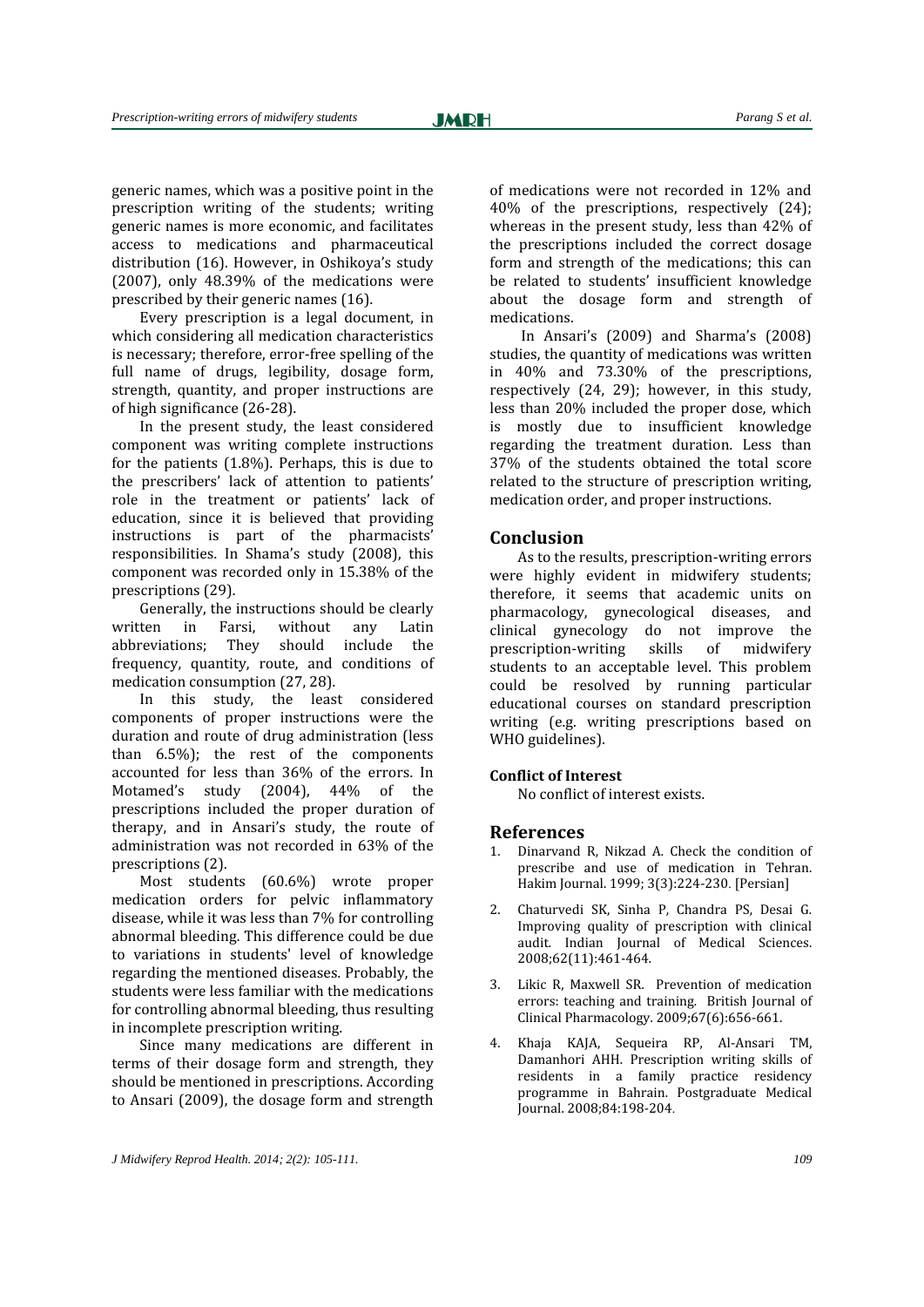- 5. Hogerzeil HV. Promoting rational prescribing: an international perspective. [British Journal of](javascript:AL_get(this,%20)  [Clinical Pharmacology.](javascript:AL_get(this,%20) 1995; 39(1):1-6.
- 6. Zare N, Razmjoo M, Ghaeminia M, Zeighami B, Aghamaleki Z. Effectiveness of the Feedback and Recalling Education on Quality of Prescription by General Practitioners in Shiraz. Journal of Zahedan University of Medical Sciences (Tabib-eshargh). 2008;9(4):255-261. [Persian]
- 7. Akici A, Oktay S. Rational Pharmacotherapy and Pharmacovigilance. Current Drug Safety. 2007; 2(1):65-69.
- 8. Akici A, Kalaça S, Ümit Ugurlu M, Karaalp A, Çali S, Oktay U. Impact of a short postgraduate course in rational pharmacotherapy for general practitioners. British Journal of Clinical Pharmacology. 2003; 57(3):310–321.
- 9. Sharma R, Chopra VS, Verma U, Sawhney V. Clinical Case Studies: Novel Tools for Training Medical Students in Rational Prescribing Skills. Journal of Clinical and Diagnostic Research. 2008; 2:1175-1179. [Persian]
- 10. Motamed N, Kashi A, Safar M, Alian S, Khadem Loo M, Eslamiyan R. Prescription writing ability of interns for common illnesses, Sari Medical School, summer 2004. Journal of Mazandaran University of Medical Sciences. 2006;16(51):101- 110. [Persian]
- 11. Akici A, Goren M, Aypak C, Terzioglu B, Oktay S. [Prescription audit adjunct to rational](http://link.springer.com/article/10.1007/s00228-005-0960-3)  [pharmacotherapy education improves](http://link.springer.com/article/10.1007/s00228-005-0960-3)  [prescribing skills of medical students.](http://link.springer.com/article/10.1007/s00228-005-0960-3) [European](http://link.springer.com/journal/228)  [Journal of Clinical Pharmacology.](http://link.springer.com/journal/228) 2005; 61(9):643-650.
- 12. Grissinger M, Kelly K. Reducing the risk of medication errors in women. Journal of Women's Health. 2005;14(1):61-67.
- 13. Sobhani A, ShojaeeTehrani H, Pasandideh M, Pourreza B. Evaluation of drug prescription in Guilan. The Journal of Qazvin University of Medical Sciences & Health Services. 1999;2(4):11-16. [Persian]
- 14. Rauniar G, Roy R, Das B, Bhandari G, Bhattacharya S. Prescription Writing Skills of Pre-Clinical Medical and Dental Undergraduate Students. [Journal of the Nepal Medical](http://www.cabdirect.org/search.html?q=do%3A%22JNMA%2C+Journal+of+the+Nepal+Medical+Association%22)  [Association.](http://www.cabdirect.org/search.html?q=do%3A%22JNMA%2C+Journal+of+the+Nepal+Medical+Association%22) 2008;47(172):197-200.
- 15. Ross S, Loke Y. Do educational interventions improve prescribing by medical students and junior doctors? A systematic review. [British](javascript:AL_get(this,%20)  [Journal of Clinical Pharmacology.](javascript:AL_get(this,%20) 2009;67(6):662-670.
- 16. Oshikoya KA, Bello JA, Ayorin EO. Prescribing knowledge and skills of final year medical students in Nigeria. Indian Journal of Pharmacology. 2008;40(6):251-255.
- 17. Sim S, Choo W, Ng C. Are our new medical graduates ready to prescribe. Medical Education. 2009;43(5):492.
- 18. Maxwell S, Walley T. Teaching safe and effective prescribing in UK medical schools: a core curriculum for tomorrow's doctors. British Journal of Clinical Pharmacology. 2003; 55(6): 496–503.
- 19. Ross S, Loke Y. Do educational interventions improve prescribing by medical students and junior doctors? A systematic review. British Journal of Clinical Pharmacology. 2009; 67(6):662-670.
- 20. Dean B, Schachter M, Vincent C, Barber N. Causes of prescribing errors in hospital inpatients: a prospective study. The Lancet. 2002; 359: 1373– 1378.
- 21. Leape LL, Bates DW, Cullen DJ, Cooper J, Demonaco HJ, Gallivan T, et al. Systems analysis of adverse drug events. The Journal of the American Medical Association. 1995; 274: 35–43.
- 22. [Heaton A,](http://www.ncbi.nlm.nih.gov/pubmed?term=%22Heaton%20A%22%5BAuthor%5D&itool=EntrezSystem2.PEntrez.Pubmed.Pubmed_ResultsPanel.Pubmed_RVAbstract) [Webb DJ,](http://www.ncbi.nlm.nih.gov/pubmed?term=%22Webb%20DJ%22%5BAuthor%5D&itool=EntrezSystem2.PEntrez.Pubmed.Pubmed_ResultsPanel.Pubmed_RVAbstract) [Maxwell SR.](http://www.ncbi.nlm.nih.gov/pubmed?term=%22Maxwell%20SR%22%5BAuthor%5D&itool=EntrezSystem2.PEntrez.Pubmed.Pubmed_ResultsPanel.Pubmed_RVAbstract) Undergraduate preparation for prescribing: the views of 2413 UK medical students and recent graduates. British Journal of Clinical Pharmacology. 2008;66(1):128-134.
- 23. Ministry of Health and Medical Education. Qualification regulations of undergraduate and graduated midwives. Tehran. 2009. [Persian]
- 24. [Ansari M,](http://www.ncbi.nlm.nih.gov/pubmed?term=%22Ansari%20M%22%5BAuthor%5D) [Neupane D.](http://www.ncbi.nlm.nih.gov/pubmed?term=%22Neupane%20D%22%5BAuthor%5D) Study on determination of errors in prescription writing: A semi-electronic perspective. Kathmandu University Medical Journal. 2009; 7(27):238-241.
- 25. Navabi Rigi SH, Moody Z . Training to upgrade the prescribing skills of midwifery students of Zahedan. 12th National Conference on Medical Education, 2011; May 1-3; Mashhad, Iran. Journal of Medical Education Development Horizons. 2011: 4(2): 215. [Persian]
- 26. [De Vries TP,](http://www.ncbi.nlm.nih.gov/pubmed?term=%22de%20Vries%20TP%22%5BAuthor%5D&itool=EntrezSystem2.PEntrez.Pubmed.Pubmed_ResultsPanel.Pubmed_RVAbstract) Henning RH, Hogerzeil HV, Fresle DA. Guide to Good Prescribing: a practical manual. Geneva: World Health Organization; 1994.
- 27. Javadi M. Principles of rational drug prescribing. Qom: Mandegar; 2008. [Persian]

*110 J Midwifery Reprod Health. 2014; 2(2):105-111.*